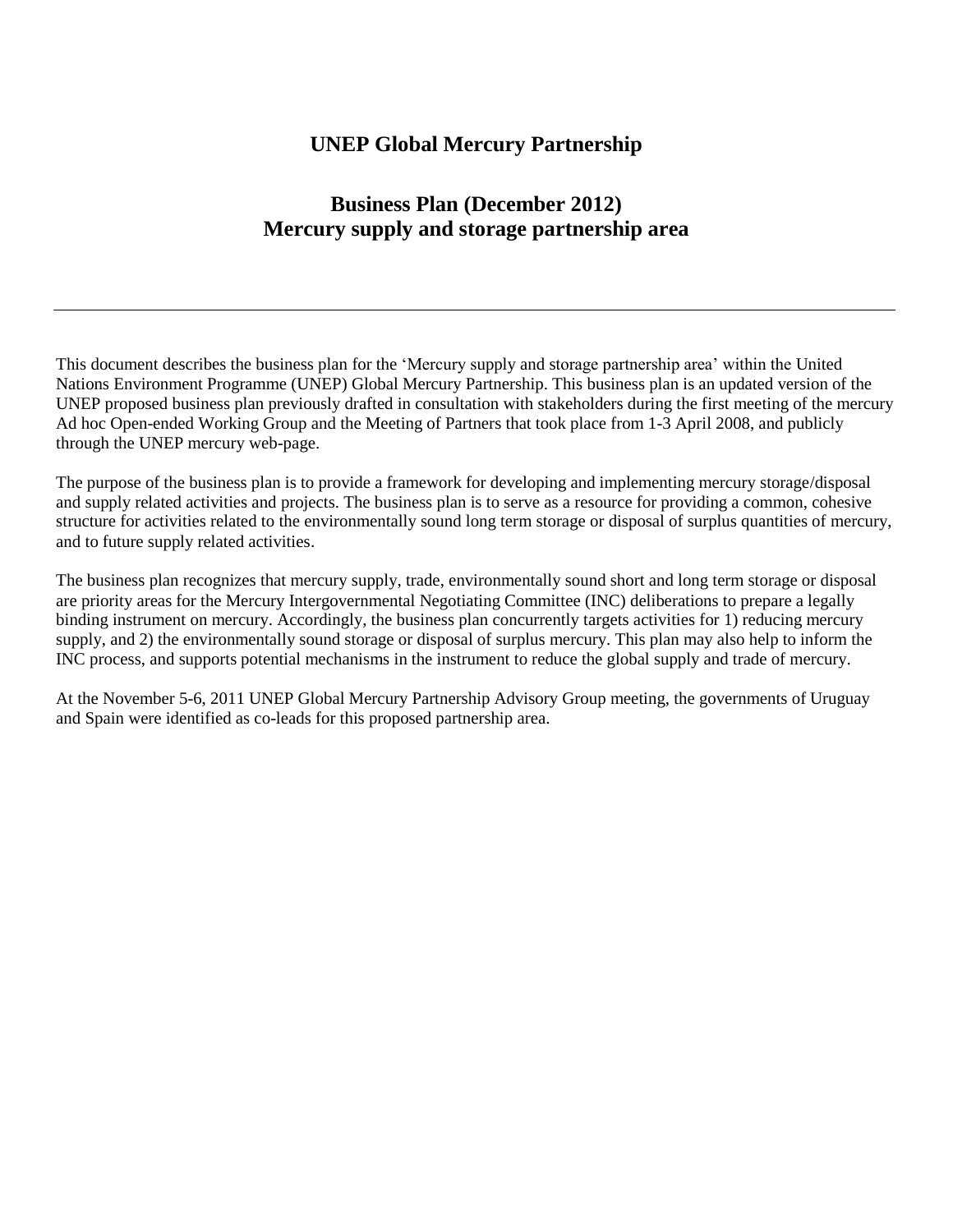| <b>Administration and Management Support</b> | <b>Source of support</b>                                                                                                                                                                                                                                                         |                                                            |
|----------------------------------------------|----------------------------------------------------------------------------------------------------------------------------------------------------------------------------------------------------------------------------------------------------------------------------------|------------------------------------------------------------|
| <b>Partnership Lead</b>                      | • Facilitation and support of the<br>Partnership<br>• Preparing Business Plans<br>• Preparing for meetings<br>• Logging meeting notes,<br>tracking action items<br>• Collaborating with partners<br>to strategically link to overall<br>partnership goals and<br>objectives      | <b>Government of Spain</b><br><b>Government of Uruguay</b> |
| <b>UNEP Secretariat support</b>              | • Managing the<br>clearinghouse/website<br>• Taking in funding from<br>multiple sources to fund<br>projects<br>• Developing activity proposals<br>in collaboration with partners<br>• Assisting the lead in following<br>up activities by partners<br>• Other tasks as requested | <b>In-kind support from UNEP</b>                           |
| <b>Teleconferences and meetings</b>          | At least one per year and as<br>needed                                                                                                                                                                                                                                           | <b>Governments of</b><br><b>Spain and Uruguay</b>          |

The partnership is open for governments and stakeholders participation. We welcome financial assistance to help and facilitate activities of the partnership.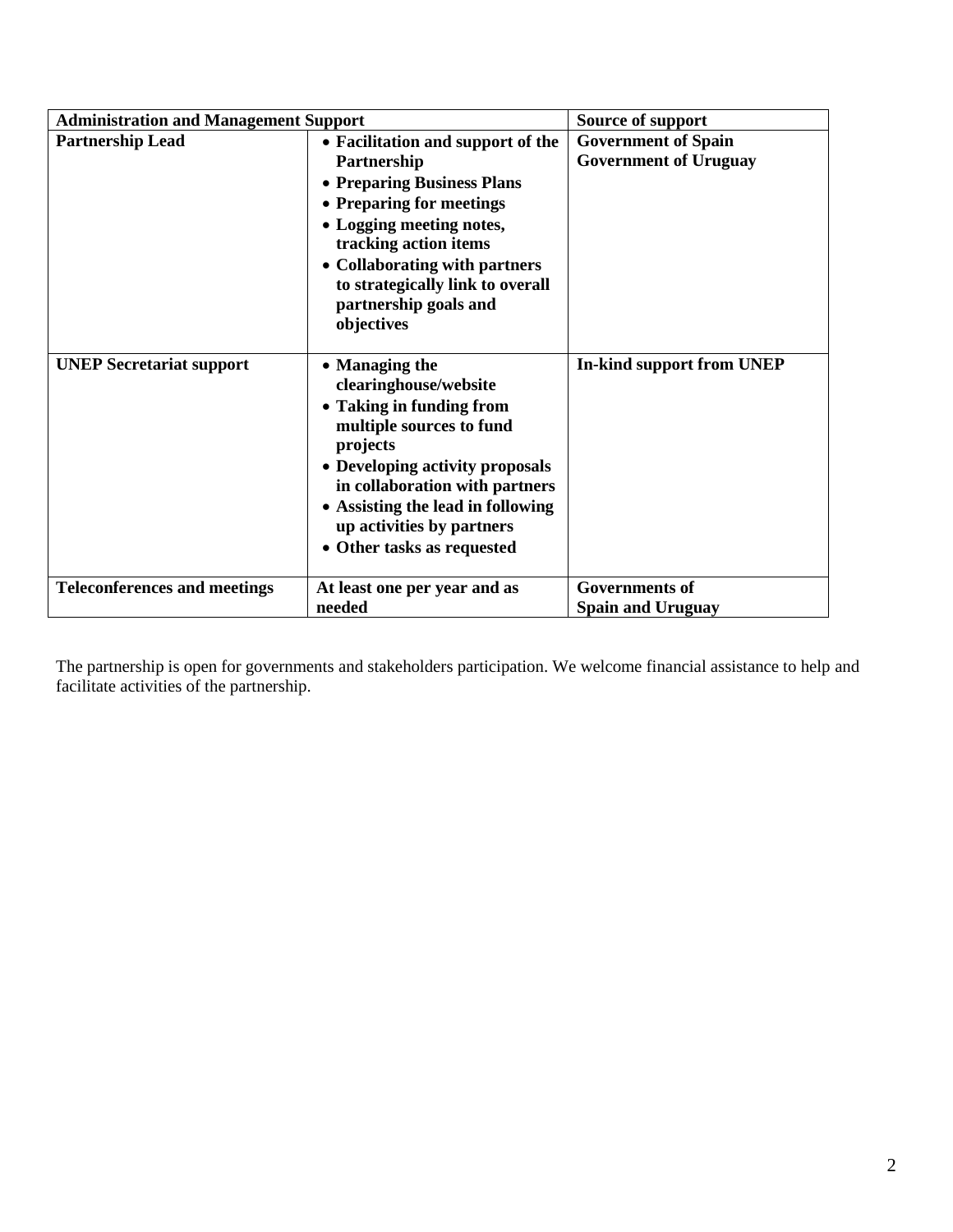## **I. Summary of the Issue**

- In order to effectively reduce the quantities of mercury circulating in the atmosphere and biosphere, it is widely agreed that there is a need to reduce the supply of, and demand for, mercury worldwide.
- Reduction of the global mercury supply is an important way of encouraging equivalent or greater reductions in mercury demand, particularly for uses where regulatory strategies for reducing demand may have limited effectiveness, such as artisanal and small-scale gold mining.
- As part of a larger regulatory strategy to reduce the amount of mercury available to the biosphere, a number of countries or regions have taken steps domestically or regionally to reduce the mercury supply:
	- o The European Union agreed on a ban on mercury exports and on a storage obligation for surplus mercury from major sources beginning in 15 March 2011. In December 2011, the EU amended EU Directive 1999/31/EC on the landfill of waste, as regards specific criteria for the temporary storage of metallic mercury considered as waste.
	- o The United States Government stores 100% of its federal mercury stocks (about 5600 tons) in order to keep it from the marketplace. The U.S. Congress enacted legislation prohibiting the export of non-federal mercury beginning in 2013, and by the same date, the US Department of Energy will provide storage capacity for this non-federal mercury.
	- o Sweden, Norway and Denmark have banned the export of elemental mercury, among other restrictions on mercury.
	- o Assessment reports of excess mercury supply in Asia Pacific, in Latin America and the Caribbean, in Eastern Europe and Central Asia are available; these assessment reports describe the projected quantities and sources of excess mercury supply in the respective regions (2010-2050) and the required mercury storage capacities.<sup>1</sup>
- **Mercury is an element that cannot be destroyed nor converted into another substance. Domestic and global policies** designed to decrease the production, use, import, and export of mercury must be accompanied by access to viable, environmentally sound and secure short and long term permanent storage or disposal for mercury stockpiles.

### **Sources of Mercury Supply**

 $\overline{a}$ 

- **Primary Mercury:** Mercury generated from mining operations where mercury production is the main objective. Over the last several decades, primary mercury mining for export was conducted by a small number of nations (Spain, Slovenia, Kyrgyzstan and Algeria), and by China, which to date, has mostly provided for its own domestic market. The only large-scale mines that are currently active are in Kyrgyzstan and China, with only Kyrgyzstan reportedly involved in commercial sales outside of its border. Primary mercury mining is the least preferred source of mercury because it adds new and unnecessary quantities to the global mercury reservoir and the activity itself releases significant quantities of mercury into the environment.
- By-product Mercury: Mercury generated as a by-product of certain non-mercury mining and smelting activities. The extent of by-product generation at a given facility depends upon the mercury concentration in the ore and the nature of pollution control activities at the facilities; otherwise, it would be emitted to the atmosphere. Additional pollution control requirements could reduce the quantity of by-product mercury generated globally.
- Secondary Mercury: Mercury is generated from the recycling or reprocessing of wastes (i.e., remediation of mine tailings) and products, particularly in the developed world. This is a growing source of mercury in response to environmental regulation designed to prevent mercury releases during waste management.
- Chlor-alkali Mercury: Large quantities of mercury can become available when mercury cell chlor-alkali plants close or convert to non-mercury processes (i.e., membrane technology). Storing mercury from closing or converting chloralkali facilities can be a very cost effective way to reduce the global mercury supply because large quantities are already aggregated at one location.

 $<sup>1</sup>$  The reports are available a[t http://www.chem.unep.ch/mercury/storage/main\\_page.htm.](http://www.chem.unep.ch/mercury/storage/main_page.htm)</sup>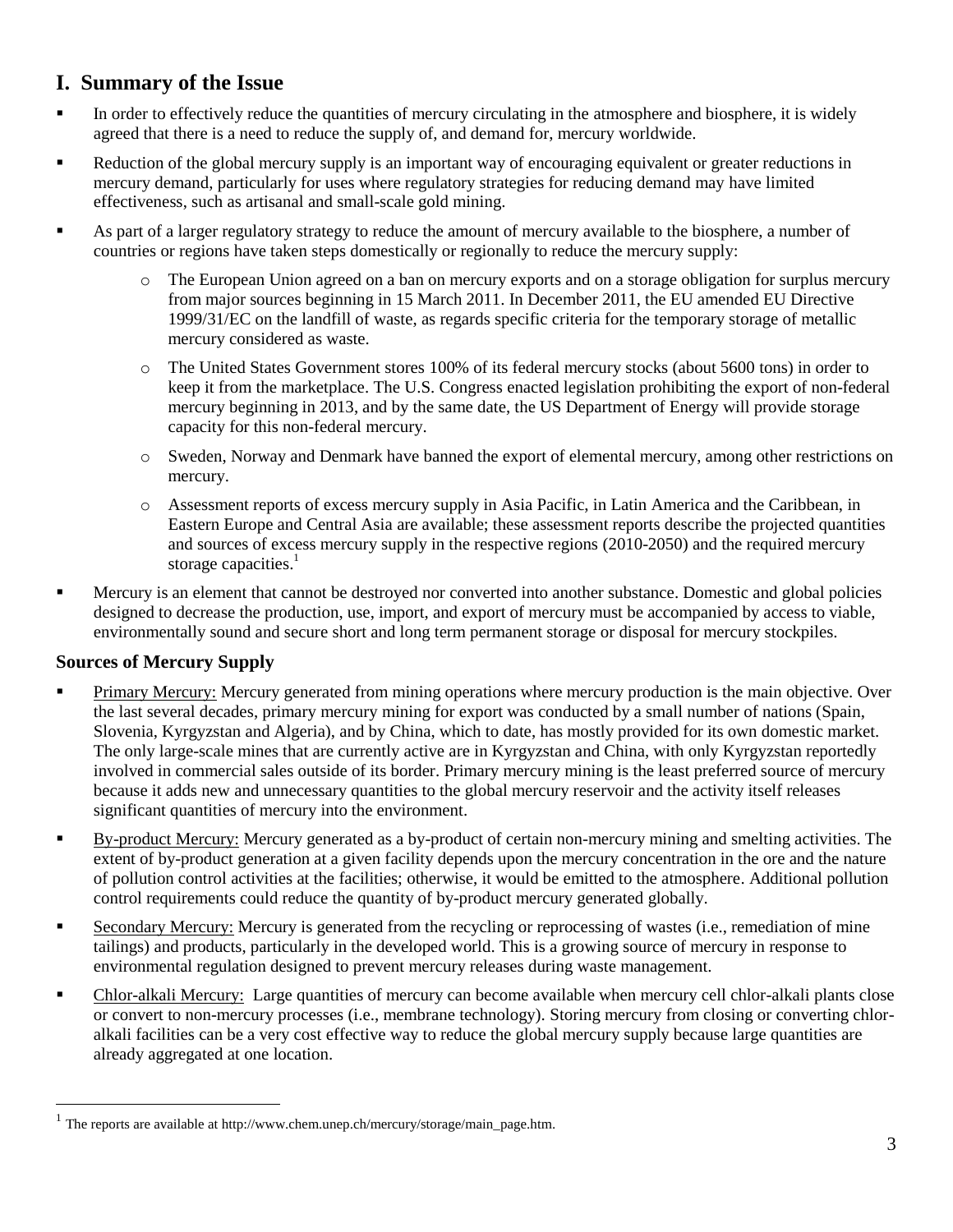# **II. Objective of the partnership area**

The overall goal of the UNEP Global Mercury Partnership is to protect human health and the global environment from the release of mercury and its compounds by minimizing and, where feasible, ultimately eliminating global, anthropogenic mercury releases to air, water and land.

The supply and storage partnership area will contribute to the following objective, consistent with the priorities set out in paragraph 19 of GC 24/3: Minimization and where feasible, elimination of mercury supply considering a hierarchy of sources, and the retirement of mercury from the market to environmentally sound management.

Specifically, the supply and storage partnership area will aim to reduce the global supply of mercury by 50% by 2013, when compared to the supply available in 2005 as documented in the most recent UNEP trade report. According to the trade report (UNEP/GC/24/INF/17/Appendix 1 – November 2006), the global mercury supply in 2005 was 3,000-3,800 MT. Using the mid-range value of 3,400 MT, and recognizing the EU and USA export bans are already projected to reduce the annual global mercury supply by about 1,100 MT, this partnership will seek to reduce the global mercury supply by an additional 600 MT by 2013 (See Proposed Priority Actions immediately below).

### **III. Priority actions of the partnership area**

Proposed priority actions are intended to achieve the 50% global supply reduction goal, and contribute to a better understanding of storage needs. The Partnership will seek to achieve a 600 MT annual global mercury supply reduction by 2013, and obtain additional information on storage needs, through the following actions:

- Working with partners, governments and other interested parties to reduce or eliminate the production and export of mercury from large scale primary mining;
- Working with the relevant industry sectors, governments, and other interested parties to determine how much mercury will become available from decommission of mercury chlor-alkali plants; and the quantity of by-product mercury generated from non-ferrous metal processing, gold mining and oil/gas production;
- Working with relevant industry sectors, governments and other interested parties to establish a nation by nation global mercury inventory.
- Developing industry sector plans for the storage of mercury from chlor-alkali plants, non-ferrous metal processing, and oil/gas production;
- Gathering additional data on the extent to which the existing waste infrastructure could be used for elements of the surplus mercury storage needs for the near term at least.
- Assessing and facilitating availability of options and technologies for storage or final disposal of excess mercury supply from other sources; and
- Facilitating the implementation of export ban legislation in additional countries or regions.

## **IV. Partner efforts and timelines**

### **The Kyrgyz Republic Mercury Mining Phase Out Project**

- The Government of the Kyrgyz Republic operates the last remaining primary mercury mine known to export mercury. The mine is located in Khaidarkan in the Ferghana Valley. After more than 70 years of primary mercury mining and the lack of technical and environmental measures, a number of mercury-contaminated spots have resulted, which are now the sources of mercury emissions to the global and local environment. Officially reported emissions into the atmospheric air from the Khaidarkan mine amount to 2,700 kilograms of mercury a year.
- In the coming decade (2011-2020), the Khaidarkan mine could produce more than 1,500,000 kilograms of mercury that will eventually enter the global ecosystem. The continued introduction of "new" mercury from the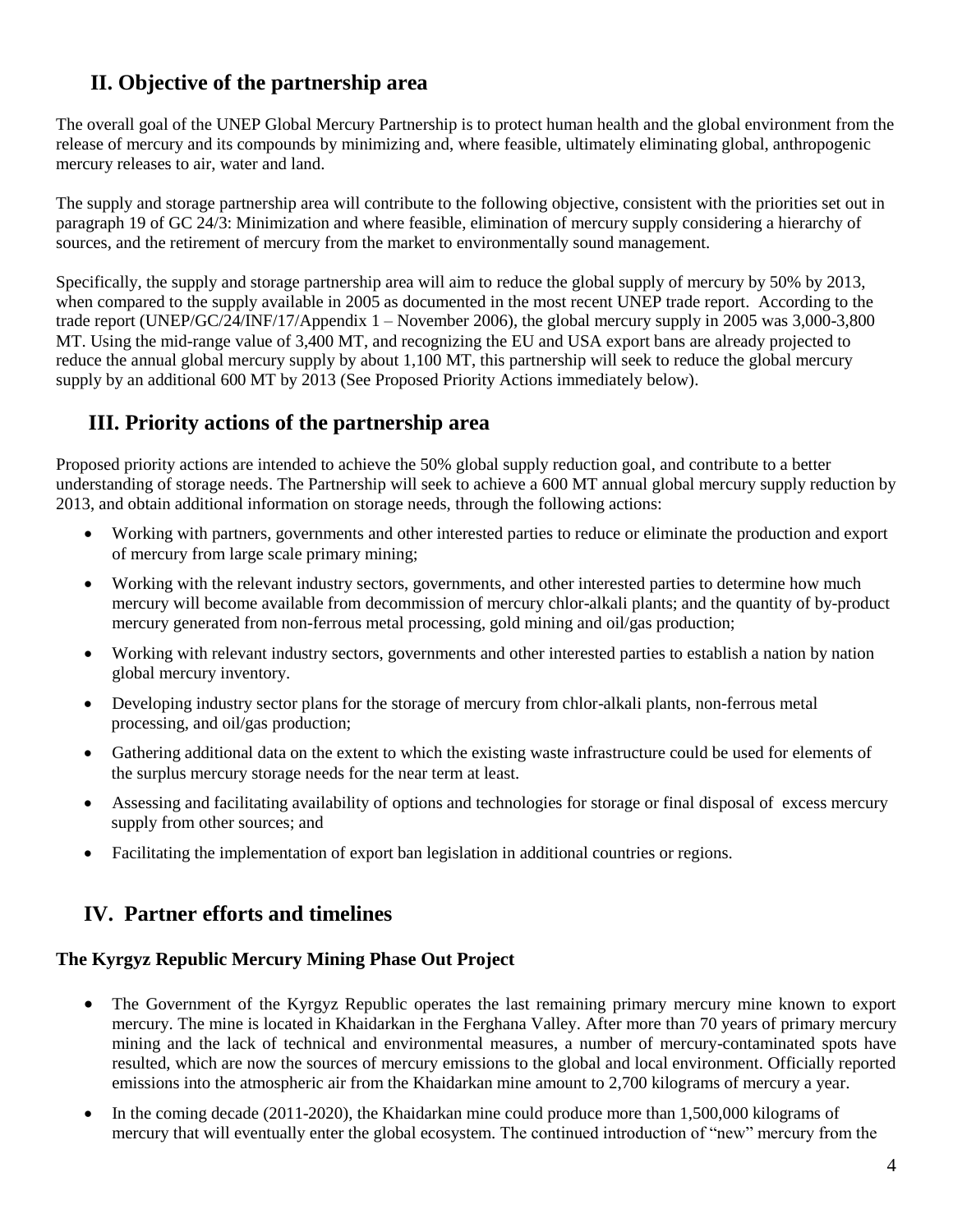Khaidarkan mine – which adds to the already significant international supply of mercury currently being traded – further highlights the need for international action to support alternatives to mercury mining in Kyrgyzstan.

- Action to assist the Kyrgyz Republic to close the Khaidarkan mine has been recognized as a priority by the international community. The Kyrgyz Republic Mercury Mining Phase Out Project Partnership led by UNEP has provided a vehicle for the coordination of efforts between the Kyrgyz Government, international partners and relevant national and local players to move forward in phasing out of the state-owned mercury mining sector and replacing it with sustainable and socially responsible alternative economic activities. So far, the Governments of Switzerland, Norway and the United States have respectively played active roles in this partnership and made some initial financial contributions. However, the region of the country where the mine is situated faces long-term economic and environmental challenges that make the possible closure of the mine a challenging issue.
- The major political change in the Kyrgyz Republic in April 2010 and the socio-economic fragility of the southern Kyrgyz Republic that experienced inter-ethnic violence in 2010 has been a major driver for the Kyrgyz Government's very cautious approach towards phasing out of its national mercury industry and mercury mine closure without offering alternative income source and opportunity. Currently, a feasibility study is underway, which, if funded, would involve collaboration with the Kyrgyz government on a) economic alternatives to allow 'soft' closure of the mine and b) priority remediation action.
- Altogether, the goal for the combined efforts of the international donors and the state authorities shall be to render mercury mining redundant in the future. Once international funding is secured, it would enable conditions which could pave the way for:
	- 1. gradual socially responsible phasing out of primary mercury production,
	- 2. determining the technical feasibility of transition to alternative mining activities,
	- 3. attracting additional investment,
	- 4. facilitating environmental and health risk reduction measures, and
	- 5. improving understanding of the mercury-related hazards both among the local community and policy makers in the national authorities of Kyrgyzstan.

The ongoing small grants program promoting local economic development and diversification and reducing community dependence on mercury mining enterprise will naturally complement this initiative.

#### **Mercury Storage Projects**

- UNEP Mercury storage projects, supported by the government of Norway, were implemented in the Asian region, and in the Latin America/Caribbean region. Kick-off meetings sponsored by UNEP and the Zero Mercury Working Group (ZMWG) were held in March (Bangkok, Thailand) and April 2009 (Montevideo, Uruguay) respectively, where reports estimating the quantities of excess mercury expected in these regions through 2050 were reviewed and evaluated.
- As a follow-up, Project Executive committees (Exe-com) were established for these two Regions and were tasked to catalyze regional action. Exe-com members for Asia Pacific are India (Chair), Indonesia, Nepal, Papua New Guinea, Philippines, and Ban Toxics/Zero Mercury Working Group. For the Latin American and Caribbean (LAC) region, Exe-com members are Argentina, Brazil (chair), Chile , Panama, Mexico , Barbados, Dominican Republic, and NGOs, including ACPO- ZMWG, ISDE, Abichlor.
- Furthermore, two options analysis studies for the environmentally sound management of surplus mercury respectively were carried out in the regions. Six meetings were held in the respective regions to further discuss the content and progress of these studies. LAC regional consultation took place in Panama in April 2010, LAC Exe-com meetings were held in Sao Paolo, Brazil in December 2009 and in Santiago, Chile in October 2010. An Asia Pacific regional consultation was held back to back with the mercury OEWG that took place in Bangkok in October 2009. UNEP has been providing follow-up support to mercury storage activities in these regions.
- The revised options analysis for the Asia-Pacific (A-P) Region was supported by the US Department of State and was completed in November 2010. A review of the report followed and the draft revised report was discussed at a meeting held in Germany in December 2010. This was further discussed at the A-P Exe-com meeting that took place in Surabaya, Indonesia in July 2011. The study has gone through extensive consultation and is now finalized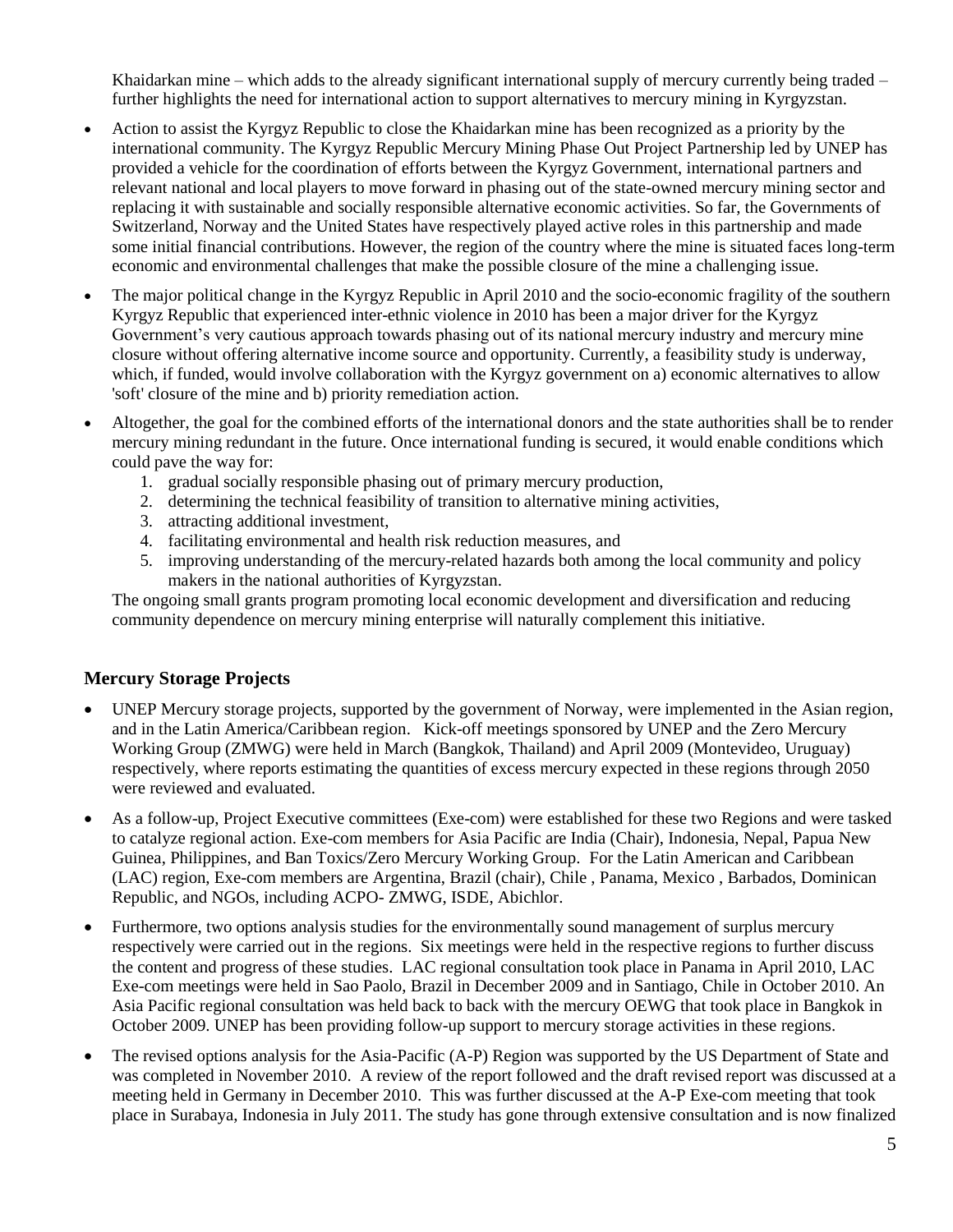and available at:

[http://www.unep.org/hazardoussubstances/Portals/9/Mercury/Documents/supplystorage/Analysis%20of%20optio](http://www.unep.org/hazardoussubstances/Portals/9/Mercury/Documents/supplystorage/Analysis%20of%20options%20for%20the%20environmentally%20sound_EDITED%20CLEAN_May2011.pdf) [ns%20for%20the%20environmentally%20sound\\_EDITED%20CLEAN\\_May2011.pdf](http://www.unep.org/hazardoussubstances/Portals/9/Mercury/Documents/supplystorage/Analysis%20of%20options%20for%20the%20environmentally%20sound_EDITED%20CLEAN_May2011.pdf)

- The options analysis for the LAC region was also extensively discussed and consulted with the partners. It was finalized in October 2010 and it is now available at: [http://www.unep.org/hazardoussubstances/Portals/9/Mercury/Documents/supplystorage/Final\\_Draft\\_LAC%20Hg](http://www.unep.org/hazardoussubstances/Portals/9/Mercury/Documents/supplystorage/Final_Draft_LAC%20Hg%20Options_Chile.pdf) [%20Options\\_Chile.pdf.](http://www.unep.org/hazardoussubstances/Portals/9/Mercury/Documents/supplystorage/Final_Draft_LAC%20Hg%20Options_Chile.pdf)
- The Eastern Europe and Central Asia (EECA) area was also identified as potentially needing an options analysis for storage. A preparatory study on the flows of mercury in the region was completed by April 2010 and is available at:

[http://www.unep.org/hazardoussubstances/Portals/9/Mercury/Documents/supplystorage/EECA%20Exce](http://www.unep.org/hazardoussubstances/Portals/9/Mercury/Documents/supplystorage/EECA%20Excess%20Mercury_Final%20Draft_Apr2010.pdf) [ss%20Mercury\\_Final%20Draft\\_Apr2010.pdf](http://www.unep.org/hazardoussubstances/Portals/9/Mercury/Documents/supplystorage/EECA%20Excess%20Mercury_Final%20Draft_Apr2010.pdf)

#### **"Framework document" to assist decision making on mercury sequestration.**

- In 2009, while at the Mercury OEWG 2, it became clear that some governments (mainly countries/regions that have large quantities of excess mercury supply) may need assistance on making decisions with respect to managing excess quantities of mercury. In order to further support sequestration of excess mercury globally, the partnership, with UNEP support, initiated the development of a "Framework document" which would present technical options and guide decision making on mercury sequestration needs. Although still under development, the Framework document will seek to address:
	- Legal and regulatory measures that foster (and not deter) environmentally sound management and sequestration,
	- Informational assistance on options to develop sequestration capacity in certain regions, including considering a "decision tree" of activities, and
	- Private sector sharing in financial responsibility.
- As part of the Framework document, the need to provide clarity on relevant terms used relevant to storage, was identified, since the partnership goal is to sequester surplus quantities of mercury – regardless of whether it is characterized as commodity or waste mercury. Since clarifying such terms would also prove useful to the INC process, UNEP supported the development of this document: *" The Introduction to the Draft Glossary of Terms related to Mercury Storage and Disposal"* (7th draft) is available at:

[http://www.unep.org/hazardoussubstances/Portals/9/Mercury/Documents/supplystorage/Intro%20to%20gloss](http://www.unep.org/hazardoussubstances/Portals/9/Mercury/Documents/supplystorage/Intro%20to%20glossary_7th_June2011.doc) [ary\\_7th\\_June2011.doc](http://www.unep.org/hazardoussubstances/Portals/9/Mercury/Documents/supplystorage/Intro%20to%20glossary_7th_June2011.doc)

- Important terms with relevance to storage of elemental mercury and to storage and disposal of waste consisting of elemental mercury and waste containing or contaminated with mercury have been identified. These are presented in the format of a "Question and Answer"  $(Q & A)$  to provide a basic overview.
- The document presents general descriptions of important terms, refers to relevant definitions from chemical and waste conventions, notably the Basel Convention, where available and applicable, provides background information on complex terms and issues and groups synonymous terms.
- This document is for information only. Descriptions and definitions presented for various terms are not intended to pre-empt any discussions or decisions to be undertaken at upcoming mercury Intergovernmental Negotiating Committee sessions. Nevertheless, the document may serve as a basis for starting discussions.
- Contact Persons:

#### **UNEP Chemicals:**

David Piper, e-mail: [david.piper@unep.org;](mailto:david.piper@unep.org)

Desiree Narvaez, e-mail: [desiree.narvaez@unep.org](mailto:desiree.narvaez@unep.org) ; Tel: + 41 22 917 8865.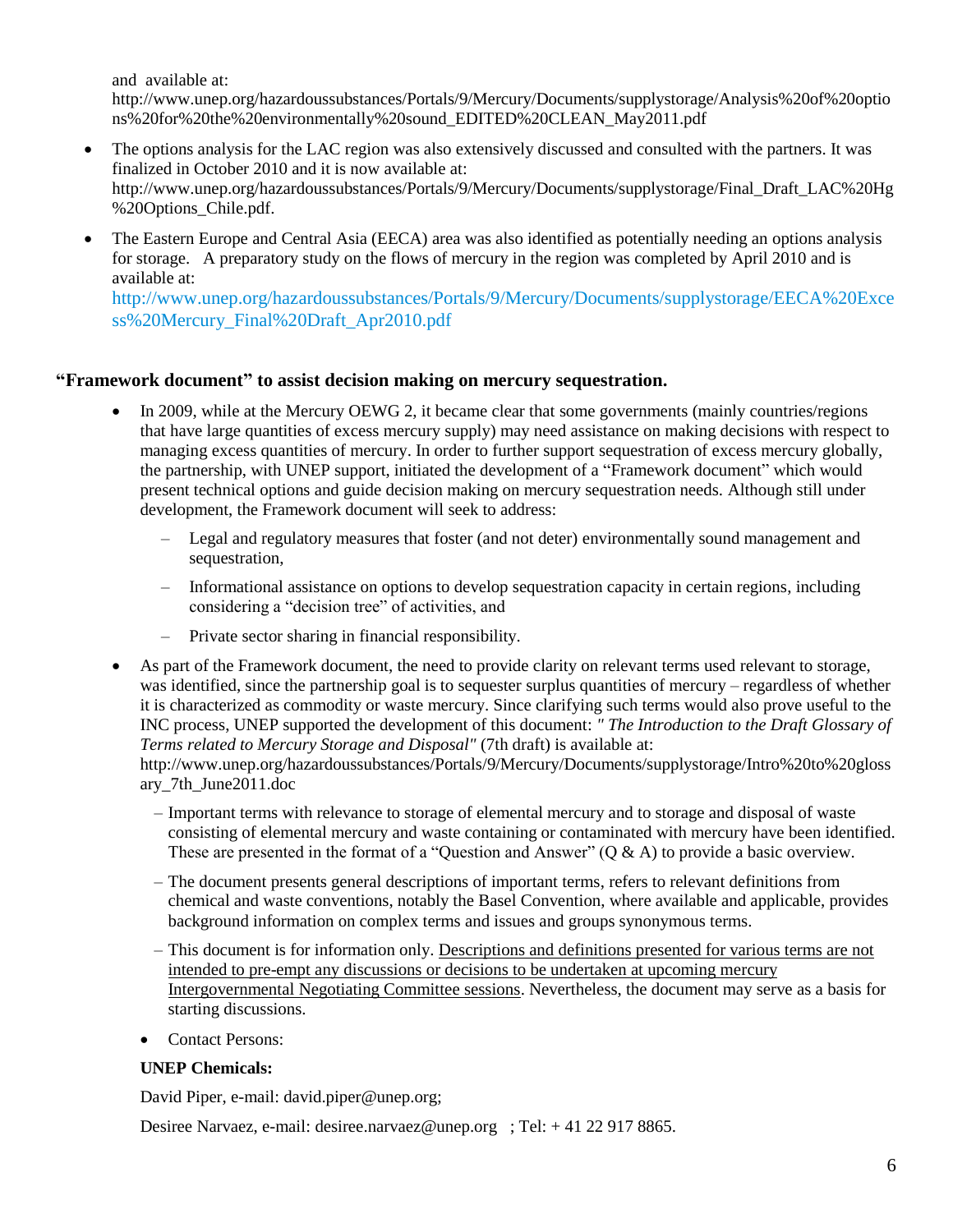#### **Spain**:

Ana García González, Ministerio de Agricultura, Alimentación y Medio Ambiente,

e-mail: [aggonzalez@magrama.es](mailto:aggonzalez@magrama.es) ; Tel +34 91 4535363

Manuel Ramos Pino, Centro Tecnológico Nacional de Descontaminación del Mercurio (CTNDM),

e-mail: [mramos@ctndm.es](mailto:mramos@ctndm.es) ; Tel: +34 629 27 28 69

#### **Uruguay**:

Judith Torres, Dirección Nacional de Medio Ambiente (DINAMA), Ministry of Housing, Land Planning and Environment

e-mail: [judith.torres@dinama.gub.uy,](mailto:judith.torres@dinama.gub.uy) [jmtorres1426@gmail.com](mailto:jmtorres1426@gmail.com) ; Tel: + 598 2917 07 10 ext 4107

#### **Regional and National Initiatives**

- The United States Department of State has launched two projects in Indonesia and Philippines in 2011, with NGOs in the Southeast Asian Region, BaliFokus and Ban Toxics, to develop a national strategic plan for the two countries on mercury storage. The project aims to engage various sectors on developing mercury storage at a national and sub-national level. The project also seeks to generate data on the local costs, requirements, and other social criteria for the successful establishment of mercury storage in the two countries. The areas of focus for the storage project will be the small-scale gold mining sector, healthcare facilities, and the oil and gas industry.
- In April 2012, Argentina and Uruguay successfully concluded their respective national mercury storage and disposal projects supported by UNEP with funding from Norway ODA. Project activities included assessment of relevant national legislation/regulatory framework and inventory of hazardous waste treatment facilities that will serve as temporary mercury storage facilities. On the basis of these inventories, as well as inventories of mercury use and releases, basic management options were investigated. National coordinating mechanisms to safely store and treat mercury waste were created and/or strengthened. The project resulted in national action plans aimed at the environmentally sound storage and disposal of mercury in both countries. Information about these projects is available at

[http://www.unep.org/hazardoussubstances/Mercury/PrioritiesforAction/SupplyandStorage/Activities/LACMercur](http://www.unep.org/hazardoussubstances/Mercury/PrioritiesforAction/SupplyandStorage/Activities/LACMercuryStorageProject/MercuryStorage2CountriesProject/tabid/79070/Default.aspx) [yStorageProject/MercuryStorage2CountriesProject/tabid/79070/Default.aspx.](http://www.unep.org/hazardoussubstances/Mercury/PrioritiesforAction/SupplyandStorage/Activities/LACMercuryStorageProject/MercuryStorage2CountriesProject/tabid/79070/Default.aspx)

 In May 2012, the Government of Spain (the Ministry of Agriculture, Food and Environmental Affairs and the National Technological Centre for Mercury Decontamination), along with the Governments of Brazil and Uruguay, organized a workshop on mercury management in the Latin America and the Caribean (LAC) Region. The workshop was planned within the framework of activities proposed for the Supply and Storage Partnership Area of the Global Mercury Partnership (UNEP). Participants attending the workshop were representatives from governments, UNEP, NGOs, research and technological centres of chemical conventions, as well as representatives of key industrial sectors for mercury, such as the gold mining industry and the chlor-alkali sector. The workshop addressed the situation and challenges in managing mercury in the LAC Region, analyzing possible environmentally sound solutions. Information about this workshop is available at

[http://www.unep.org/hazardoussubstances/Mercury/PrioritiesforAction/SupplyandStorage/Activities/Wo](http://www.unep.org/hazardoussubstances/Mercury/PrioritiesforAction/SupplyandStorage/Activities/WorkshoponMercuryManagement/tabid/104297/Default.aspx) [rkshoponMercuryManagement/tabid/104297/Default.aspx](http://www.unep.org/hazardoussubstances/Mercury/PrioritiesforAction/SupplyandStorage/Activities/WorkshoponMercuryManagement/tabid/104297/Default.aspx)

 The Regional Activity Centre for Cleaner Production (CP/RAC) in Barcelona (Spain) works under the [Mediterranean Action Plan \(MAP, UNEP\)](http://www.unepmap.org/) for the protection and development of the Mediterranean Sea and is also Regional Centre for the [Stockholm Convention.](http://www.pops.int/) In December 2012, the CP/RAC in collaboration with MEDPOL, the Spanish Ministry of Agriculture, Food and Environmental Affairs and the [National Technological](http://www.ctndm.es/index-in.php)  [Centre for Mercury Decontamination](http://www.ctndm.es/index-in.php) (CTNDM), organized a workshop on Mercury Management and decontamination in Almadén (Spain) in the framework of the recently approved Regional Plan on Mercury for the Mediterranean countries. Participants attending the workshop were representatives from governments, UNEP, NGOs, research centres and industry. The workshop addressed the situation, challenges and possible solutions in managing mercury in the Mediterranean region. Information about this workshop is available at: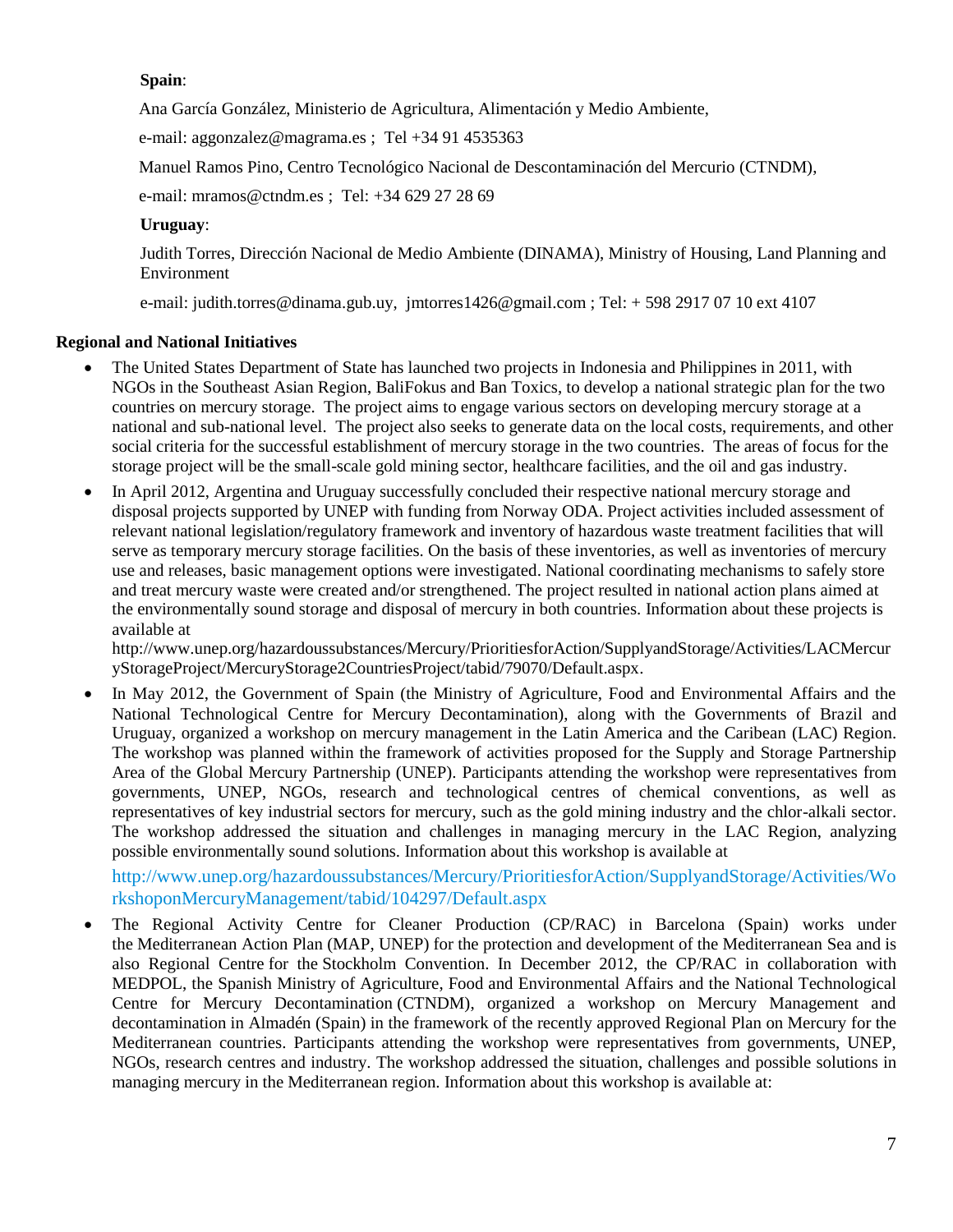[http://www.cprac.org/en/news-archive/general/workshop-on-mercury-management-and](http://www.cprac.org/en/news-archive/general/workshop-on-mercury-management-and-decontamination-in-almaden-spain)[decontamination-in-almaden-spain](http://www.cprac.org/en/news-archive/general/workshop-on-mercury-management-and-decontamination-in-almaden-spain)

## **V. Strategies/Opportunities**

- Support additional bilateral projects to transition away from primary mercury mining to industries or activities that are more environmentally sound and economically sustainable.
- Encourage the environmentally safe storage/disposal of mercury from major sources, such as but not limited to, decommissioned plants in the chlor-alkali industry and from byproduct mercury generated by the large scale mining industry.
- Encourage linkages with the chlor-alkali partnership and request their assistance in gathering data on estimated quantities of surplus mercury worldwide projected to be available in the near future.
- Review existing documents such as the Basel guidelines on managing mercury wastes.
- Encourage development and implementation of national policies which restrict trade in mercury and sequester rather than export mercury in countries with significant mercury exports.
- Support to options analysis/ feasibility studies and follow-up work on mercury sequestration in Asia Pacific and Latin America/Caribbean regions, and initiation of mercury storage projects in other regions such as the EECA.

## **VI. Performance measurement and reporting**

The partnership areas would report biennially to UNEP in accordance with the UNEP reporting format<sup>2</sup>. Reporting will include monitoring performance (tracking partnership activities and partner contributions) as well as assessing effectiveness (measuring supply reductions achieved to the extent possible)

## **VII. Resource Mobilization**

Partners are encouraged to contribute financially and also to offer in-kind assistance.

Partners can develop specific initiatives, work with non-partners, or pursue projects consistent with partnership objectives. It is hoped that the UNEP Global Mercury Partnership will serve as a mechanism to consolidate and leverage funding for large, strategic projects.

Partners are encouraged to apply for funding to relevant funders and regional organizations. Developing countries and countries with economies in transition can submit requests for funding to UNEP. UNEP and other partner implementing agencies stand ready to assist countries to develop proposals addressing mercury issues under the UNEP Mercury Small Grants Program (*see* [www.chem.unep.ch/mercury/Overview-&-priorities.htm\)](http://www.chem.unep.ch/mercury/Overview-&-priorities.htm) and the SAICM Quick Start Programme (*see* [www.chem.unep.ch/saicm/qsp.htm\)](http://www.chem.unep.ch/saicm/qsp.htm).

# **VIII. Business Planning Process**

 $\overline{a}$ 

Revision of the business plan takes place through electronic consultation among partners. The content of the business plan will be reviewed and revised in order to reflect the developments in the INC process to the possible extent. It will also be periodically reviewed and updated to reflect progress in implementation and changing circumstances related to the supply and storage partnership. It should be used as a tool for identifying technical issues and facilitate smaller work sessions.

 $2$  UNEP will develop a systematic reporting format and timeline for the partnership areas to follow.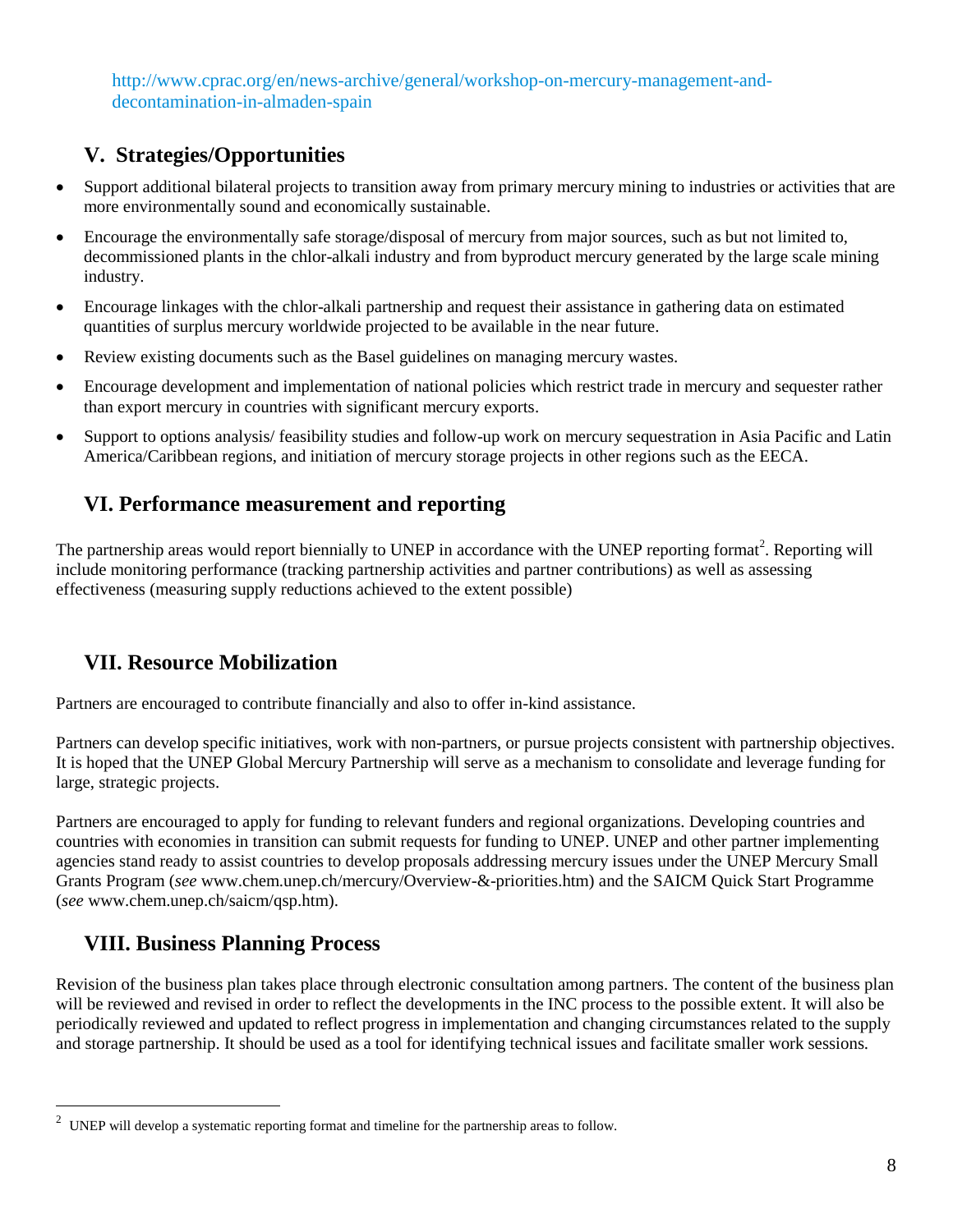# **IX. Partners**

This is a list of partners that have signed up on the UNEP website:

#### **Governments**

- Germany
- Spain
- [Switzerland](http://www.unep.org/hazardoussubstances/Portals/9/Mercury/Documents/PartneshipsAreas/PartneshipsLetters/Switzerland.pdf)
- **United States of America**
- **Uruguay**

#### **Intergovernmental Organizations**

- United Nations Development Program
- United Nations Institute for Training and Research
- **[Basel Convention](http://www.unep.org/hazardoussubstances/Portals/9/Mercury/Documents/PartneshipsAreas/PartneshipsLetters/Basel%20Convention.pdf)**

#### **Non Governmental Organizations**

- [Centre pour l'Environment et le Dévelopment RDC](http://www.unep.org/hazardoussubstances/Portals/9/Mercury/Documents/PartneshipsAreas/PartneshipsLetters/Centre%20pour%20l)
- [Grupo Parques Nacionales Panamá / Alianza Contaminación Cero](http://www.unep.org/hazardoussubstances/Portals/9/Mercury/Documents/PartneshipsAreas/PartneshipsLetters/Grupo%20Parques%20Nacionales%20Panama.pdf)
- **[International POP's Elimination Network \(IPEN\)](http://www.unep.org/hazardoussubstances/Portals/9/Mercury/Documents/PartneshipsAreas/PartneshipsLetters/IPEN.pdf)**
- [Kyrgyz Mining Association](http://www.unep.org/hazardoussubstances/Portals/9/Mercury/Documents/PartneshipsAreas/PartneshipsLetters/Kyrgyz%20Mining%20Association.pdf)
- [World Chlorine Council](http://www.unep.org/hazardoussubstances/Portals/9/Mercury/Documents/PartneshipsAreas/PartneshipsLetters/World%20Chlorine%20council.pdf)
- **EXECUTE:** ZOI Network
- **EXECT:** Zero Mercury Working Group
- **[Environmental Visual Artist](http://www.unep.org/hazardoussubstances/Portals/9/Mercury/Documents/PartneshipsAreas/PartneshipsLetters/Environmental%20Visual%20artist.pdf)**

Other interested parties are welcomed to join the partnership and self identify to UNEP, see:

[http://www.unep.org/hazardoussubstances/Portals/9/Mercury/Documents/PartneshipsAreas/PartneshipsLetters/Registratio](http://www.unep.org/hazardoussubstances/Portals/9/Mercury/Documents/PartneshipsAreas/PartneshipsLetters/Registration%20Form.pdf.) [n%20Form.pdf.](http://www.unep.org/hazardoussubstances/Portals/9/Mercury/Documents/PartneshipsAreas/PartneshipsLetters/Registration%20Form.pdf.)

Partners Contact information

|             | Country              | <b>Organization/Gvt Office</b>                                        | <b>Last Name</b> | <b>First</b><br>name | <b>Title</b>                                                | <b>Email and telephone</b>                                                               |
|-------------|----------------------|-----------------------------------------------------------------------|------------------|----------------------|-------------------------------------------------------------|------------------------------------------------------------------------------------------|
| Governments | Spain                | Ministerio de Agricultura,<br>Alimentación y Medio<br>Ambiente        | García           | Ana                  | Jefe de Área de<br>Coordinación<br>Institucional            | aggonzalez@magrama.es<br>$+34914535363$                                                  |
|             |                      | Centro Tecnológico Nac.<br>de Descontaminación de<br>Mercurio (CTNDM) | Ramos            | Manuel               | Director-Coordinador                                        | $m$ ramos@ctndm.es<br>$+34629272869$                                                     |
|             | Uruguay              | Dirección Nacional de<br>Medio Ambiente                               | <b>Torres</b>    | Judith               | Responsable del<br>Departamento de<br>Sustancias Peligrosas | jmtorres1426@gmail.com<br>judith.torres@dinama.gub.uy<br>+598 2917 07 10 int 4107        |
|             | Switzerland          | Federal Office for the<br><b>Environment FOEN</b>                     | Eigenmann        | Gabi                 | Senior scientific<br>advisor                                | Gabi.eigenmann@bafu.admin.ch<br>+41 31 322 93 03                                         |
|             | <b>United States</b> | USEPA, Office of<br>International and Tribal<br><b>Affairs</b>        | Fulton<br>Davis  | Scott C.<br>Kenneth  | Principle Deputy<br>Assistant<br>Administrator              | 202 564 6600<br>davis.kennethj@epa.gov<br>Davis.KennethJ@epamail.epa.gov<br>202.564.6462 |
|             | Germany              |                                                                       | Hempen           | Susanne              |                                                             | susanne.hempen@bmu.bund.de                                                               |